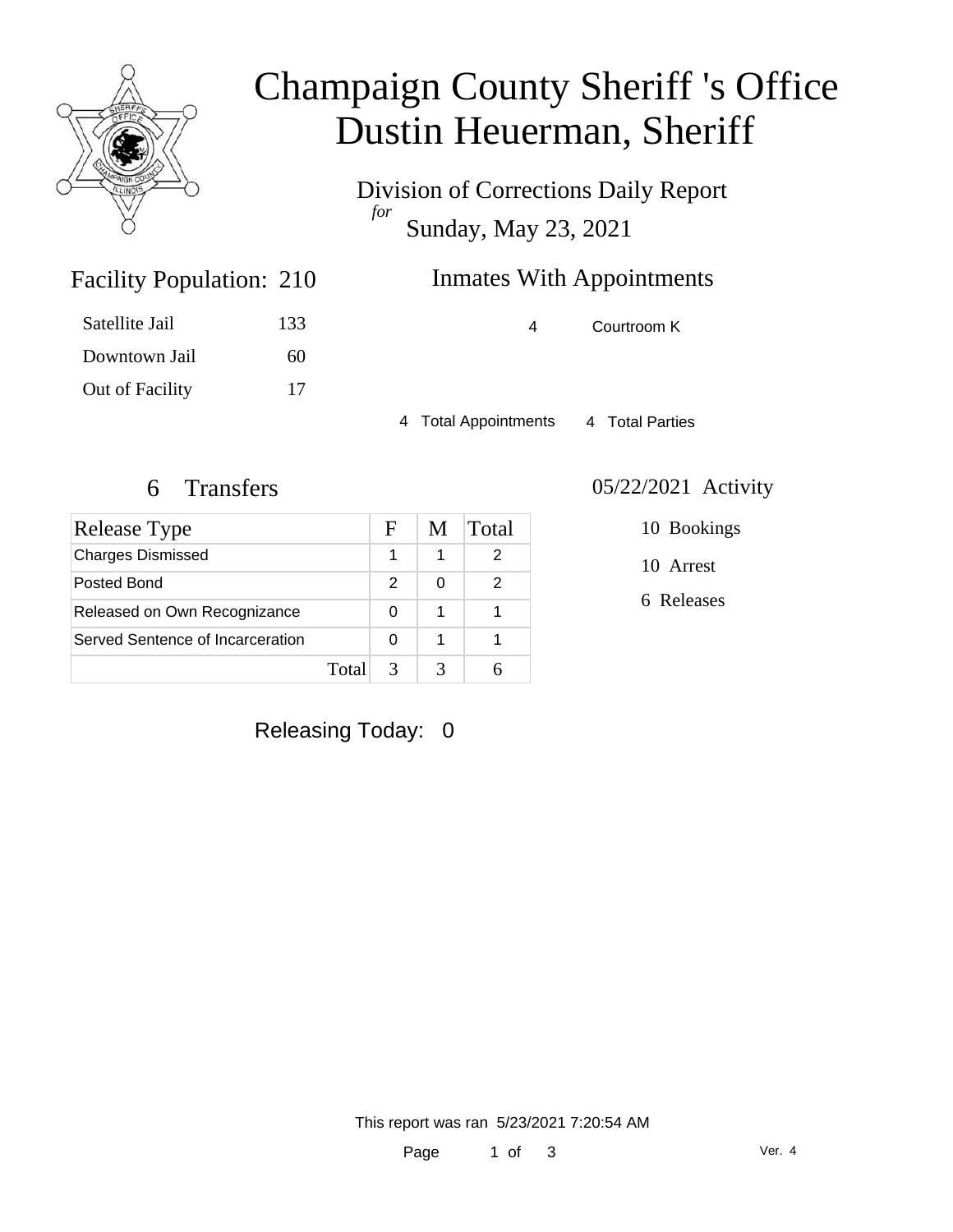

# Champaign County Sheriff 's Office Dustin Heuerman, Sheriff

Division of Corrections Daily Report *for* Sunday, May 23, 2021

#### Custody Status Count

Electronic Home Dentention 16

Felony Arraignment 7

- Felony Pre-Sentence 6
- Felony Pre-Sentence DUI 1
	- Felony Pre-Trial 117
- Felony Sentenced CCSO 4
- Felony Sentenced IDOC 38
- Felony Sentenced Other 1
	- Hold Other 1
	- Hold Sentenced IDOC 3
		- Misdemeanor Other 1
	- Misdemeanor Pre-Trial 5
		- Petition to Revoke 4
		- Remanded to DHS 5
- Traffic Sentenced CCSO 1
	- Total 210

This report was ran 5/23/2021 7:20:54 AM